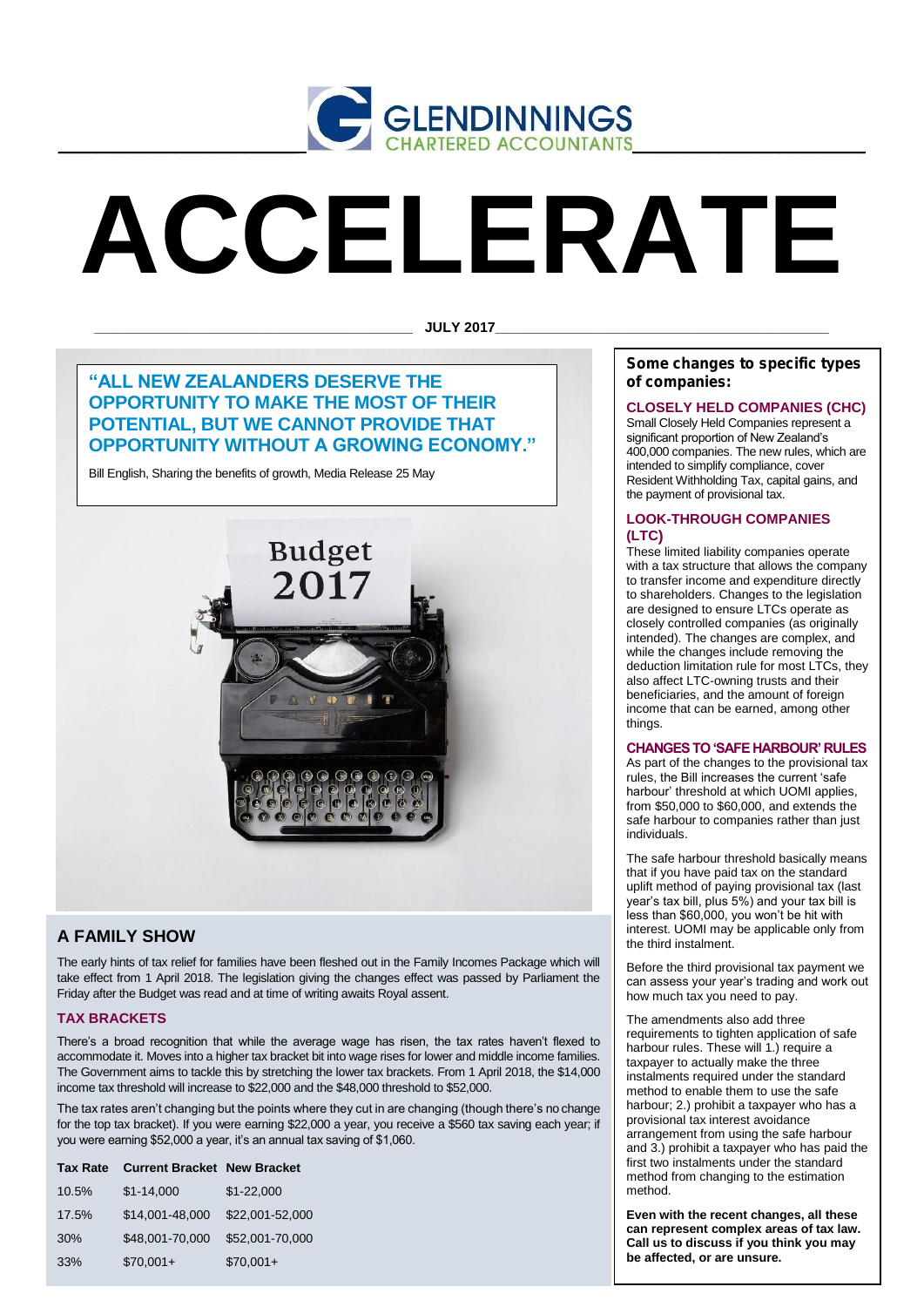



## **Many business owners find calculating and paying provisional tax one of the most difficult areas of compliance. So, any opportunity to simplify this has to be welcome.**

The accounting income method is a grand name for a simple change. It allows you to use your accounting software to calculate and pay your provisional tax, taking the guesswork out of the process. If that sounds a lot like how you calculate PAYE, that's because it is. These changes don't take effect until April 2018, and may be suitable for some clients.

Other business-friendly measures include reducing or removing UOMI for the vast majority of business taxpayers. In the past UOMI has been seen as unfair, because even if a business paid the correct amount of provisional tax during the year it could still incur the interest. As of April 1 this year, this charge is considerably reduced through the extension of the safe harbour rules.

In addition, there are new rates for UOMI. As from 8 May, they have changed to:

- Underpayments 8.22% (down from 8.27%). That's what you pay on money you owe to IRD.
- Overpayments 1.02% (down from 1.62%). That's what IRD pays you on money it owes to you.

The rates are reviewed regularly to reflect market interest rates.

The combination of the accounting income method and the other provisional tax changes will reduce the impact UOMI has on small businesses. The changes also remove the one per cent incremental late payment penalty for new GST, income tax, and overpaid Working for Families tax credits.

If you'd like more information about these changes, or how they could benefit you, get in touch with us and we will be happy to walk you through them.

## **YOU CAN NOW USE PAYE FOR EMPLOYEE SHARE SCHEMES**

Since 1 April this year, new tax rules have applied to share purchase benefits provided by an employer to an employee. In this case, a benefit occurs when the amount the employee pays for the shares is less than market value. IRD then sees this as employment income.

Before 1 April, a benefit received from a share purchase agreement was subject to neither PAYE nor FBT. The employee had to file a tax return including the benefit and pay the tax on it.

IRD had compliance concerns with the old method as there was no transparency around when employee share scheme benefits were received by employees and also considered the previous system restricted the use of employee share schemes. There was uncertainty, a degree of unfairness, and there could be either under-taxation or over-taxation.

Now an employer can choose to withhold tax on income a staff member receives under a share purchase agreement. The employer also has to report to IRD in the employer monthly schedule (EMS) the value of any benefits an employee receives under a share purchase agreement.

**If you want to know more, contact us.**

**[www.glendinnings.co.nz](http://www.glendinnings.co.nz/) Phone: 356 7103 Email:accounting@glendinnings.co.nz**